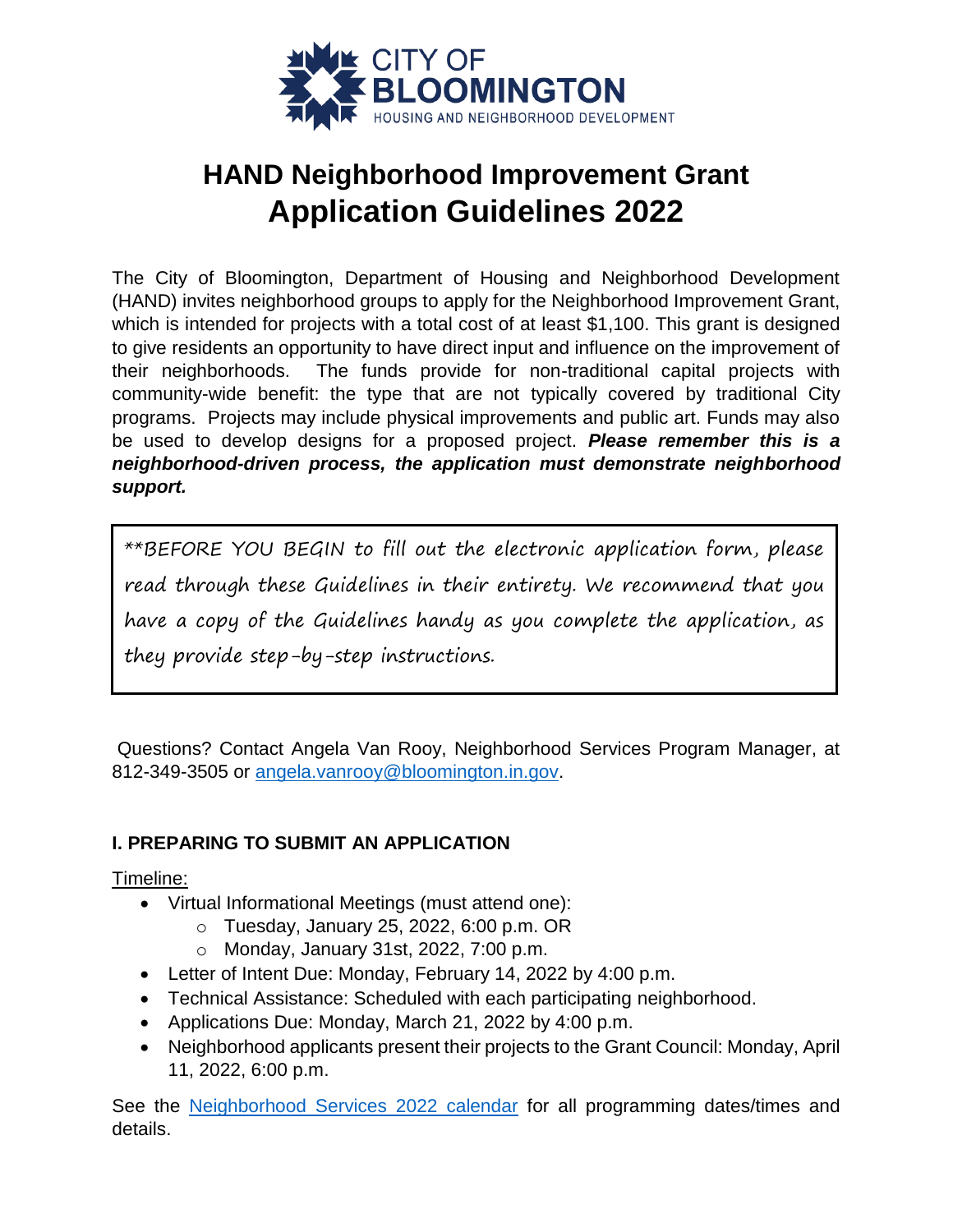# Required Informational Meeting:

As a first step in the application process, a neighborhood representative is required to attend a virtual informational meeting. For your convenience, there are two meeting alternatives: Tuesday, January 25th at 6:00 p.m. or Monday, January 31st at 7:00 p.m. These meetings will explain the Neighborhood Improvement Grant application process. Neighborhood representatives need only attend one meeting.

# Required Letter of Intent:

A Letter of Intent is part of the application process, ensuring that neighborhood project ideas are both eligible and feasible. Please include the following details in your letter:

- Neighborhood/organization name(s),
- Estimated amount of funds you'll be requesting,
- Brief description of the project,
- Proposed location of the project (address),
- Why you wish to undertake the proposed project (What neighborhood need will be met?).

# Technical Assistance:

Upon receipt of a Letter of Intent, HAND staff will arrange to meet with each Neighborhood Project Coordinator for a Technical Assistance appointment to ensure they understand how to complete the grant application. During this meeting staff will determine whether the proposed project will require review, authorization, or approval by another City Department. If so, HAND staff will direct applicants to the appropriate individuals within relevant City departments. Applicants will be required to make contact with these individuals and secure letters of approval, which must be submitted as part of the Neighborhood Improvement Grant application.

# **II. ELIGIBILITY**

# Who is eligible to apply?

Applications are accepted from neighborhood-based organizations located within the corporate boundaries of the City of Bloomington. A neighborhood-based organization is a group with a majority of its members residing or doing business in a commonly recognized neighborhood, and whose purpose is, at least in part, to improve the quality of life in that area. The group may include representatives from churches, schools, businesses, and other institutions operating in the neighborhood, but projects must be administered by neighborhood residents. *Groups may be formed for the sole purpose of completing a grant-funded project, and need not be formally recognized neighborhood associations*.

The City of Bloomington is committed to diversity, equity, and inclusion. As such, we require that any group applying for grant funding demonstrate that their organization upholds these values by submitting a completed and signed [Attestation of Neighborhood](https://bloomington.in.gov/sites/default/files/2022-01/Attestation%20of%20Neighborhood%20Inclusivity_0.pdf)  [Inclusivity.](https://bloomington.in.gov/sites/default/files/2022-01/Attestation%20of%20Neighborhood%20Inclusivity_0.pdf)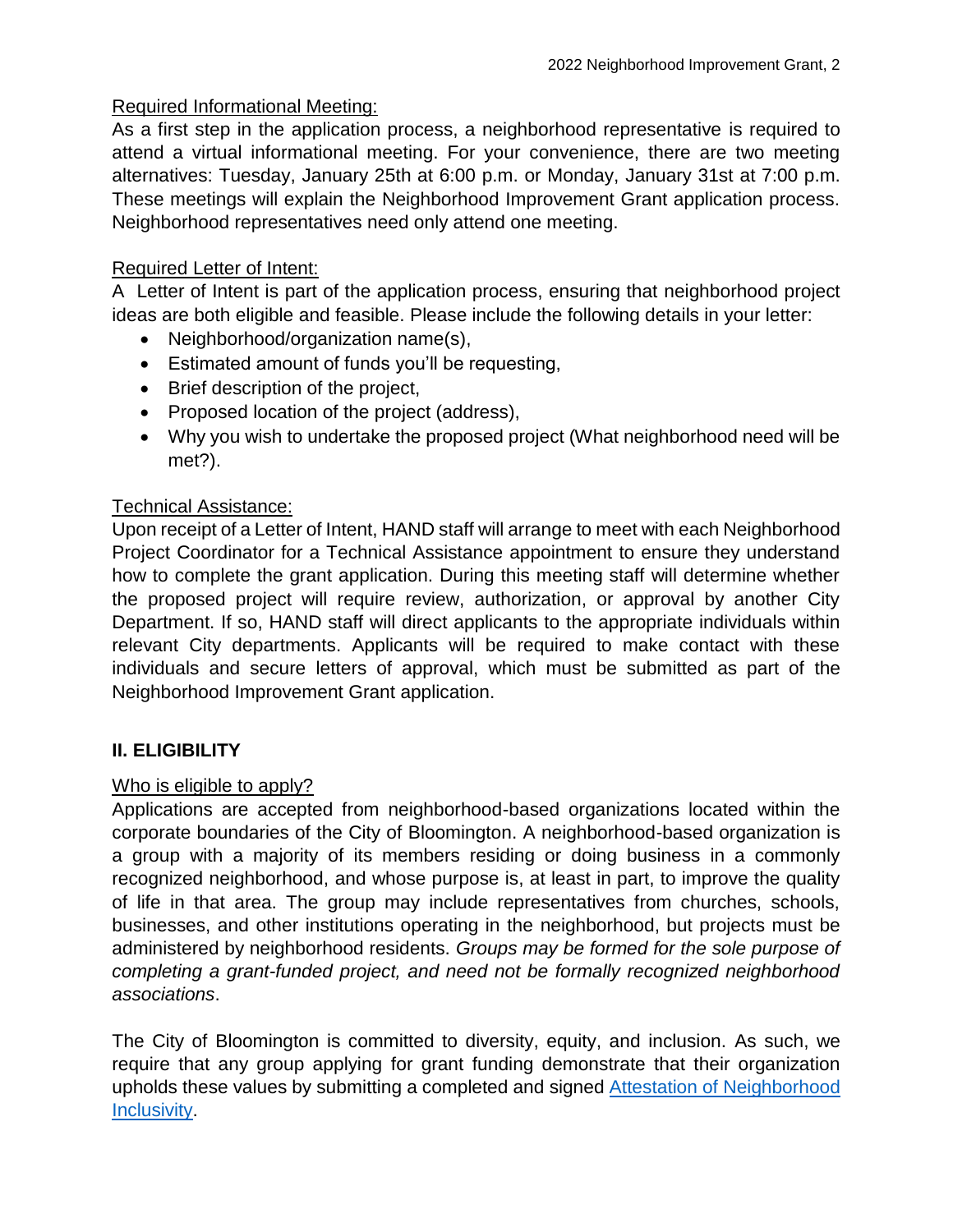#### Who is NOT eligible to apply?

Single businesses, single institutions, single government agencies, single religious organizations, political groups, individuals.

#### Eligible Projects

The total project budget must be a minimum of \$1,100. Projects should improve or enhance public spaces in a neighborhood through capital expenditure, and may take the form of physical improvement projects with a public benefit or public art projects with a public benefit. Design development for the proposed project is also an eligible expense (see below for design development guidelines).

Non-eligible Projects include those that:

- Duplicate an existing public or private program,
- Enhance or improve private property.
- Conflict with existing City policy, or
- Constitute routine maintenance of existing infrastructure, including prior grantfunded projects.

#### **III. EVALUATION CRITERIA**

The Neighborhood Improvement Grant Council, is a group made up of two City staff members (outside of HAND), one member of the Redevelopment Commission, and two representatives from Bloomington neighborhoods. The Council will review applications and preside over Neighborhood Presentations, during which applicant neighborhoods will present their projects and answer Councilors' questions. Using the following criteria, the Council will make recommendations to the Redevelopment Commission, who will determine which projects will be funded and for what amount:

#### Rating Criteria: 65 points possible

- *Neighborhood Involvement*: up to 15 points. Assess the efforts of the Neighborhood Association to involve neighborhood residents in the planning and implementation of the project, e.g., meetings regarding the project and promotion in newsletters, flyers, petitions, etc.
- *Provides Community Wide Benefit*: up to 15 points. Assess whether the project provides community wide benefit by: improving the health, safety, or quality of life of residents; benefiting a significant number of residents; reducing potential property damage; or providing a facility commonly found in other neighborhoods.
- *Feasibility*: up to 15 points. Assess the applicant's involvement of HAND or other City departments with experience in completing similar projects. Verify that necessary permissions/permits have been secured from applicable City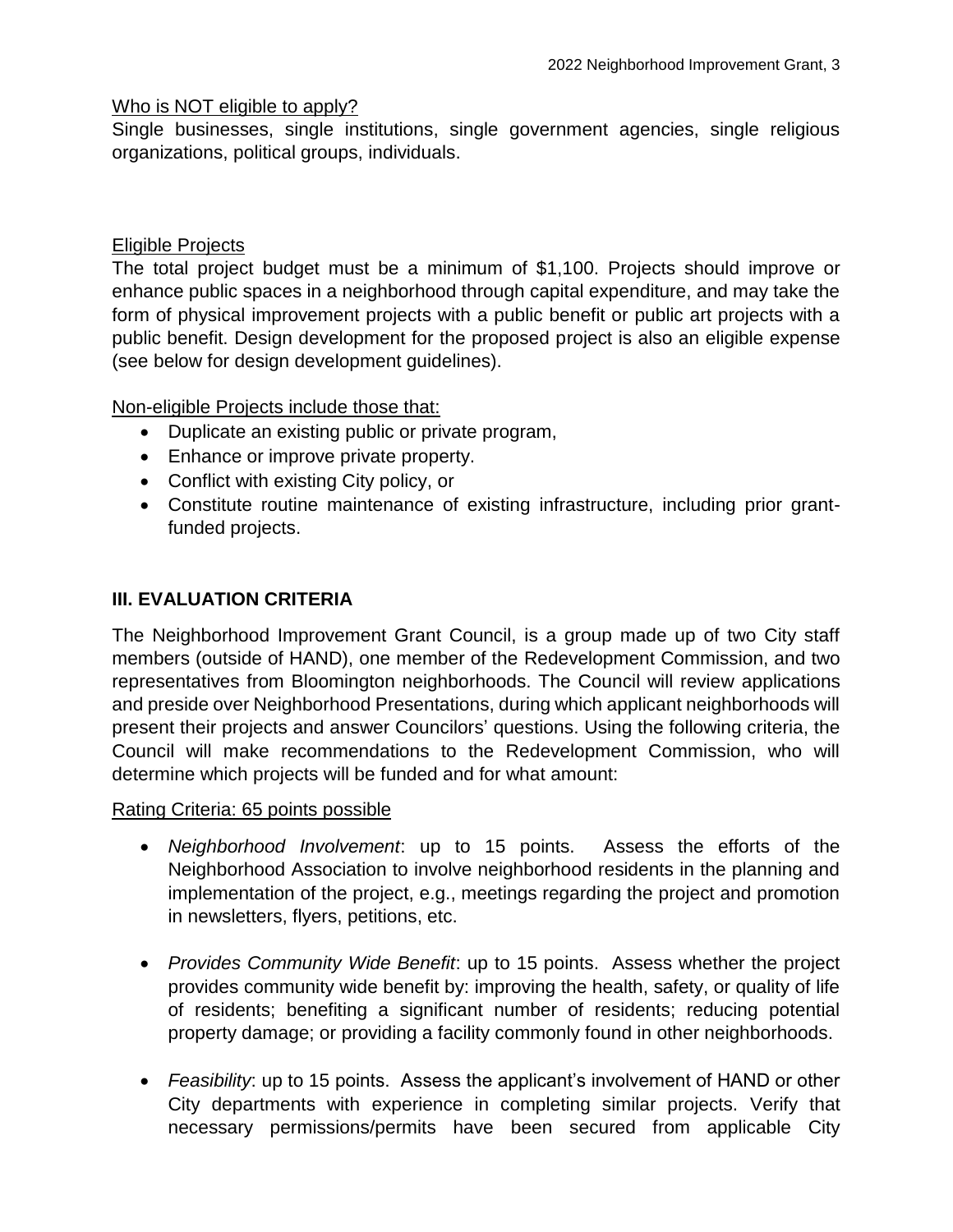departments/boards/commissions. Consider any design and environmental concerns. Determine whether the project can be completed within one calendar year.

- *Longevity*: up to 10 points. Does the project entail a one-time large expenditure? Consider any long-term maintenance responsibilities. Assess, if completed, whether the project benefits will be retained over time. Consider the project's consistency with the City's [2018 Comprehensive](https://bloomington.in.gov/sites/default/files/2022-01/Comprehensive%20Plan%202018.pdf) Plan.
- *Neighborhood Match*: up to 10 points. Assess the efforts of the group to raise their own funding. Consider any in-kind donations offered by the neighborhood or partnering organization(s).

| 2 points - 10% match | 6 points - 30% match  |
|----------------------|-----------------------|
| 4 points - 20% match | 8 points - 40% match  |
|                      | 10 points - 50% match |

 *Equity*: Priority will be given to applications from neighborhoods that have not received a Neighborhood Improvement Grant within the past two years.

# **IV. GRANT REQUIREMENTS**

- 1. Only one application per neighborhood will be accepted during a given grant cycle. Projects should be determined by consensus within the group.
- 2. The total project cost must be not less than \$1,100 (minimum \$1,000 grant plus 10% (or \$100) neighborhood match).
- 3. The neighborhood will identify a Neighborhood Project Coordinator. This individual will act as the primary contact person with HAND for purposes of facilitating every step of the grant process.
- 4. The neighborhood will enter into a Funding Agreement stating the amount of the award, along with specification of activities to be performed. No expenditures will be allowed before finalization of the Funding Agreement.
- 5. Vendors paid directly by the City (e.g. through an invoice) must be vetted through the Controller's Office. Alternatively, neighborhoods may purchase items or services and submit receipts for reimbursement. In the latter case, the neighborhood organization or a designated individual must be vetted through the Controller's Office. HAND staff will provide purchasing guidance to each neighborhood.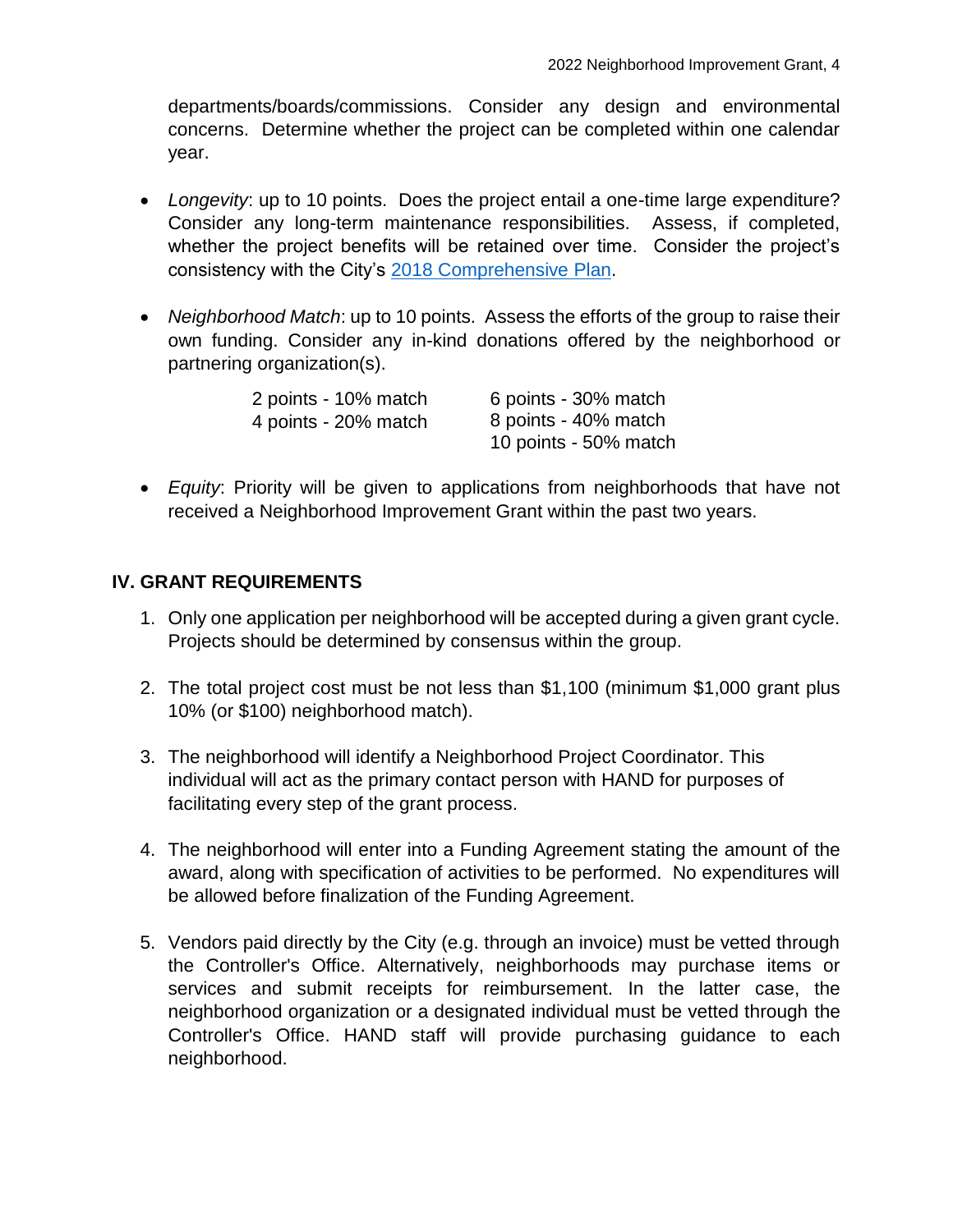- 6. Projects should prioritize the use of recycled or sustainably-sourced materials. Landscaping should prioritize native plants. See [A Guide to the Regulated](https://static1.squarespace.com/static/559d59d6e4b03b77d9cd5e00/t/5e9db9d9859224624f90dbf3/1587395051195/A+Guide+to+the+Regulated+Terrestrial+Invasive+Plant+Species+of+Indiana+web.pdf)  [Terrestrial Plant Species of Indiana](https://static1.squarespace.com/static/559d59d6e4b03b77d9cd5e00/t/5e9db9d9859224624f90dbf3/1587395051195/A+Guide+to+the+Regulated+Terrestrial+Invasive+Plant+Species+of+Indiana+web.pdf) for a list of plants to avoid.
- 7. Certain projects may require HAND staff to be responsible for administering the project including a bidding process, contracting, and project management with neighborhood input. This will be determined at the Technical Assistance meeting.
- 8. The Neighborhood Project Coordinator must record volunteer hours on the Volunteer Hours Computation Sheet. There must be a [Waiver, Release,](https://bloomington.in.gov/sites/default/files/2021-12/2022%20Volunteer%20Release%20and%20Hold%20Harmless%20Form%2C%20fillable_0.pdf) and Hold-[Harmless Agreement](https://bloomington.in.gov/sites/default/files/2021-12/2022%20Volunteer%20Release%20and%20Hold%20Harmless%20Form%2C%20fillable_0.pdf) signed and dated for each volunteer listed. If the volunteer is under the age of 18, a parent/guardian must sign the Agreement.
- 9. The neighborhood is responsible for a final report that will include the following:
	- a. a list of all expenses,
	- b. final amount of the neighborhood match,
	- c. a one page summary of the project,
	- d. photos of the project,
	- e. a completed Volunteer Hours Computation Sheet, and
	- f. copies all Release, Hold-Harmless and Indemnification Agreements signed and dated by each volunteer.

Final reports may be submitted electronically, and must be received by HAND no later than November 15, 2021.

- 10.If the neighborhood encounters a problem, and is unable to with complete the project by November 15, 2021, the date stated in the Funding Agreement, the Neighborhood Project Coordinator must contact the HAND office for an extension of time.
- 11.All promotional pieces which receive any funding through this grant program must include the following mandatory grant identification statement: "Funding provided in part through the City of Bloomington's Housing and Neighborhood Development Department Neighborhood Improvement Grant Program."

# **V. DESIGN DEVELOPMENT GUIDELINES**

Grant funds may be used to pay for design of the proposed project. However, no more than 10% of the total amount of the grant shall be allocated for design work. The design shall be developed in conformance with all City codes. In addition, the design must meet any and all regulations set forth by governing departments or agencies, including but not limited to, Public Works, Planning and Transportation, Engineering, Parks & Recreation, Economic and Sustainable Development, historic district commissions, the Americans with Disabilities Act (A.D.A.), and HAND.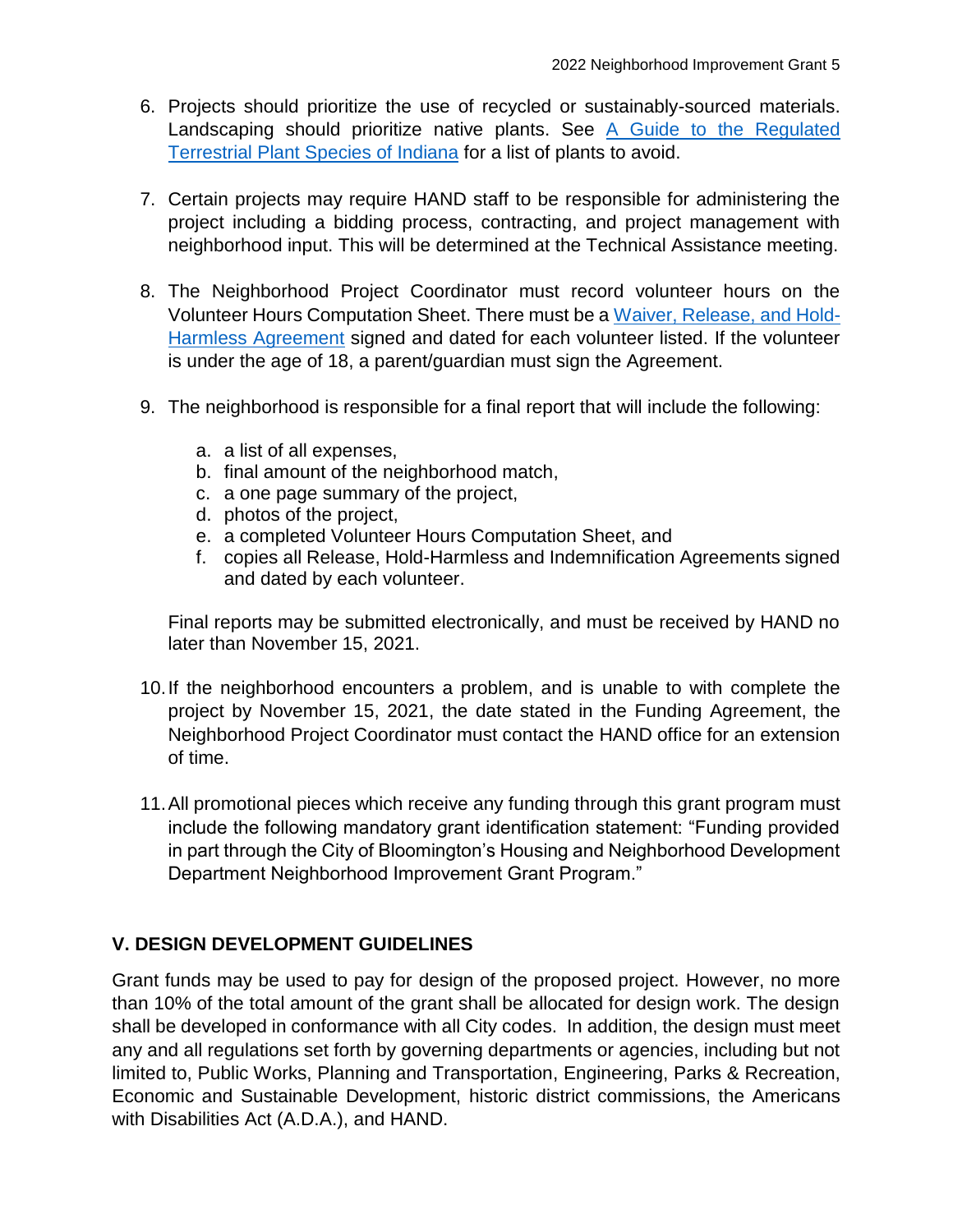The objective of design development is to produce a schematic design. Such design must result in a product that can be developed according to the Neighborhood Improvement Grant guidelines.

# **VI. NOTIFICATION OF ADJACENT PROPERTY OWNERS**

For projects funded by a Neighborhood Improvement Grant, the applicant organization must notify all adjacent property owners to ensure surrounding neighbors are aware of the proposed neighborhood project. This procedure has been implemented to ensure proper notification of those whose property may be affected.

- 1. The applicant must notify adjacent property owners of the purposed project by using the Notice of Presentation. Intervening public rights-of-way shall not be considered in determining what property is adjacent. If the neighborhood would like to contact property owners beyond the adjacent property owners to ensure the neighborhood is informed, please feel free to do so.
- 2. Upon request, HAND staff will provide a map and a list of property owners to be notified.
- 3. The manner in which notice must be sent to adjacent property owners shall be as follows:
	- a. The required Notice of Presentation shall be sent by regular first class mail, and must be mailed on or before March 21, 2022 (application submission deadline) Grant funds may be used to cover the costs of copying, envelopes, and postage if the project is approved. Be sure to include this as a line item in your budget.
	- b. Proof that notice has been mailed shall be sufficient proof of notice under these rules, regardless of actual receipt.
	- c. Proof of notice shall consist of submittal of the following items to the HAND Department under Attachment E of the grant application:
		- i. A copy of the [Notice of Presentation](https://bloomington.in.gov/sites/default/files/2022-01/2022%20Notice%20of%20Presentation%2C%20fillable.pdf) that was mailed to adjacent property owners.
		- ii. A completed **Affidavit of Notice to Adjacent Property Owners**.

*These rules and procedures are not meant to substitute for neighborhood involvement in the creation and implementation of neighborhood projects, but are in addition to and specifically for interested parties that may be most directly affected.*

# **VII. BUDGET**

As part of your application, you will complete the Neighborhood Improvement Grant [Budget Template.](https://bloomington.in.gov/sites/default/files/2022-01/FINAL%20Neighborhood%20Improvement%20Grant%20Budget%20Template.xls) This is an Excel file and includes formulas to calculate column totals and your neighborhood match percentage.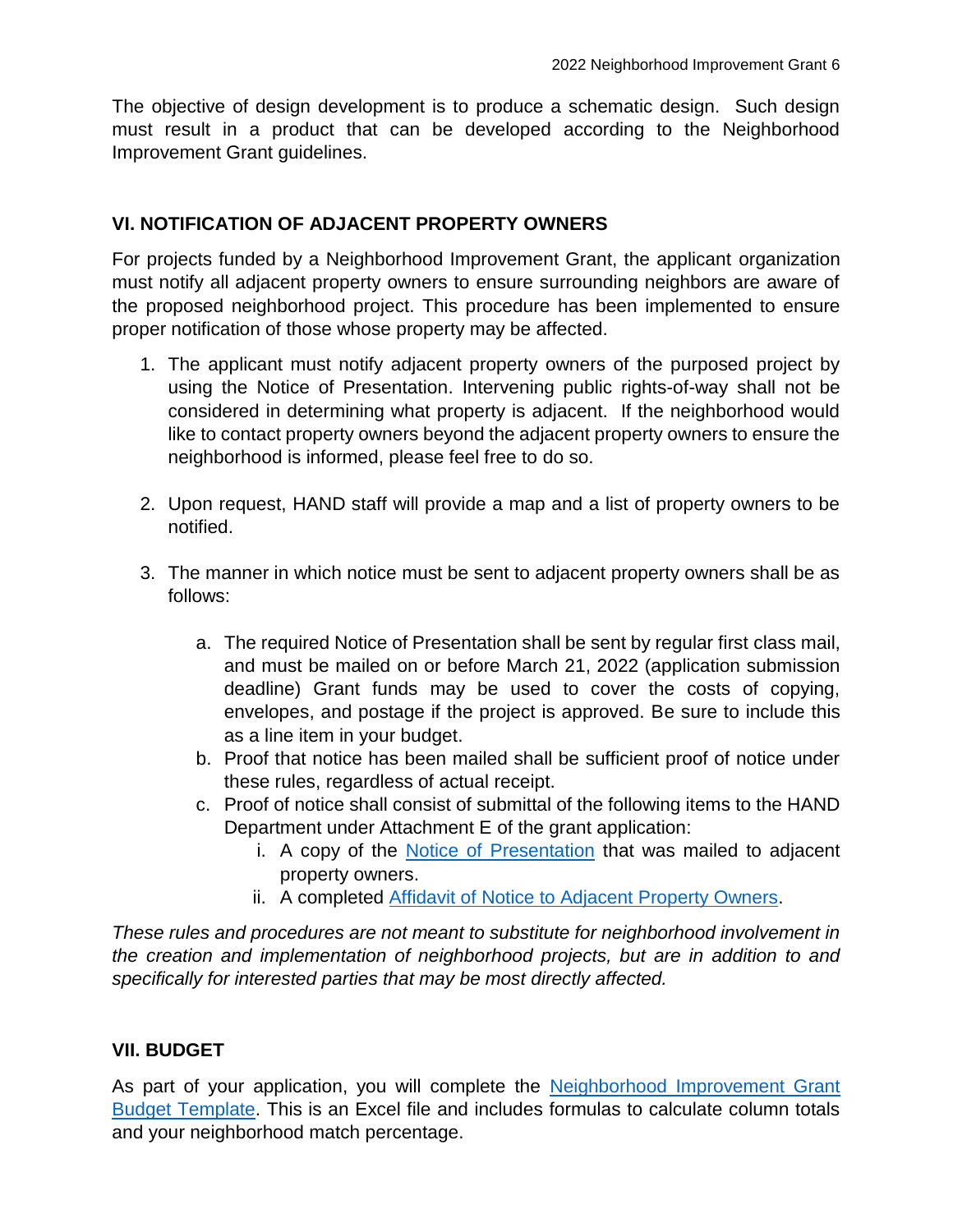On the spreadsheet you should include:

- 1. An itemized breakdown of the total project costs, including materials, installation, equipment rental, professional services, etc. Do NOT include sales tax in these figures. The City of Bloomington is a tax-exempt organization and is not subject to sales tax (see section IX. below for additional information).
- 2. An itemized breakdown of your sources of funding. If your neighborhood match includes in-kind labor, please include it as a source of funding for installation costs. Volunteer hour may be charged at \$20.00 per hour.
- 3. Remember that your neighborhood match must equal at least 10% of the total funds being requested from HAND.

In a separate document, please provide a *Budget Summary in narrative form*, to include:

- 1. An explanation of how you arrived at your figures for materials and services to be purchased. Please include the name, address, phone, and email address/website (if applicable) for each vendor with whom you plan to do business.
- 2. An explanation of how you arrived at your figures for in-kind labor (e.g., 10 volunteers working 10 hours each at an in-kind value of \$20 per hour = \$2,000).

You will upload your completed [Neighborhood Improvement Grant Budget Template](https://bloomington.in.gov/sites/default/files/2022-01/FINAL%20Neighborhood%20Improvement%20Grant%20Budget%20Template.xls) and Budget Narrative in the application under Attachment A. Please also upload these additional documents, as applicable:

- 1. Itemized estimates from businesses who will provide necessary products or services.
- 2. Letters from individuals or organizations (on letterhead) pledging specific donations. If donations are in-kind (e.g. donated materials), please include the donation's retail value.
- 3. Bank statements demonstrating cash on-hand. This is only needed if your group plans to use cash as a portion of your neighborhood match. If the match is entirely in-kind, there is no need for a back statement.

# **VIII. NEIGHBORHOOD MATCH**

Neighborhood organizations must be able to match requested City funds at a rate of 10%. For example, if your group requests \$10,000 in City funds, you must match that request with \$1,000, or 10 %, for a total project cost of \$11,000. A key to making your application competitive it is to demonstrate that your neighborhood match is ready to go. There are a number of options you can use to prove that your match is secured. Verification must be submitted with your application.

The neighborhood match, whether in-kind or monetary, must be directly related to the proposed project, and may not include maintenance. Your match package may include components from any combination of the following:

# In-Kind Match: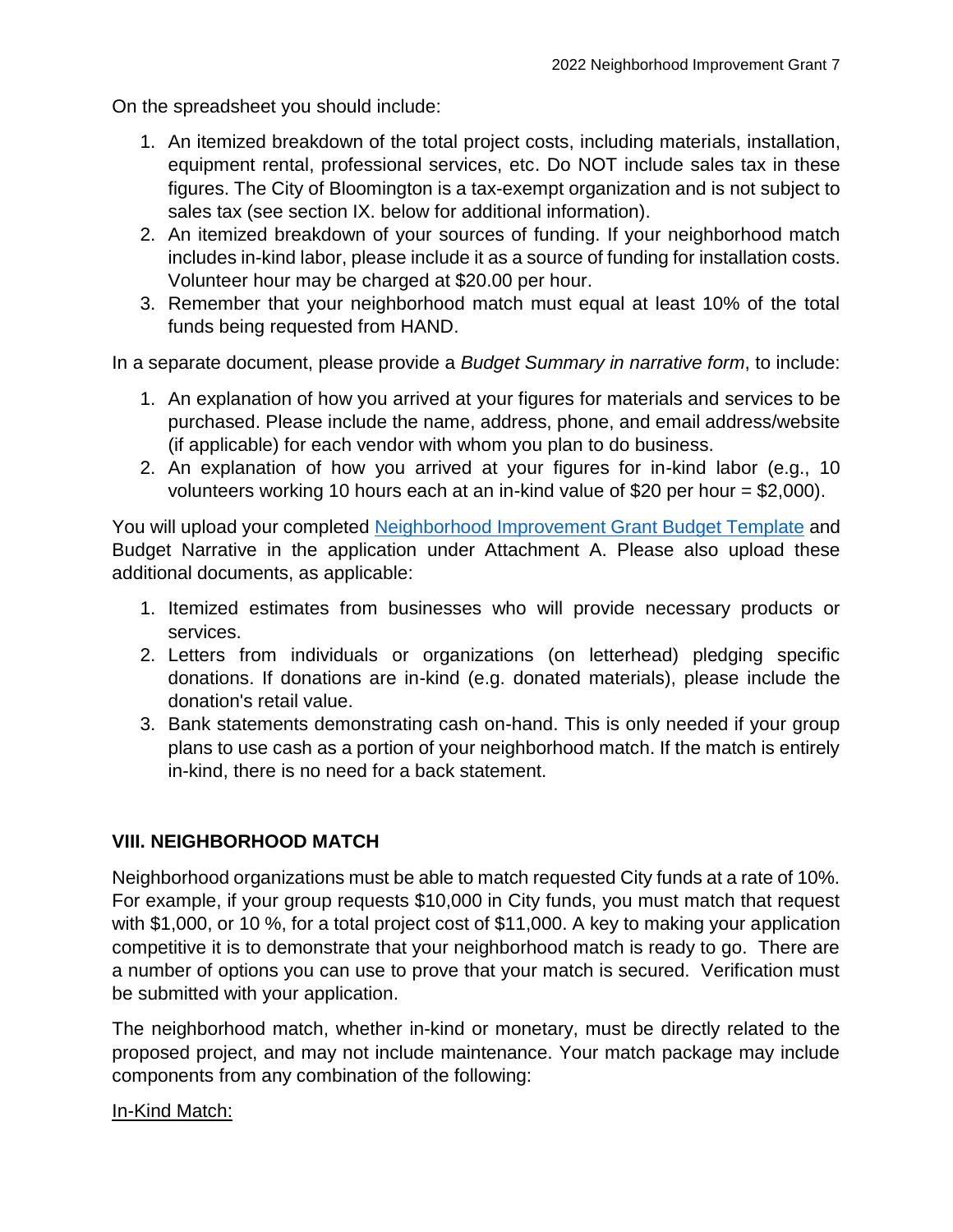- 1. Volunteer labor valued at \$20 per hour; with *a maximum of 15 hours per volunteer*. VERIFY: The Neighborhood Project Coordinator will secure pledged hours from volunteers and tally them on the [Volunteer Hours Computation Sheet.](https://bloomington.in.gov/sites/default/files/2021-12/2022%20Volunteer%20Hours%20Computation%20Sheet%2C%20fillable_0.pdf) organizations (rather than individuals) are pledging to provide a specific number of volunteer hours, include a pledge letter from the responsible organization representative on organization letterhead. The Volunteer Hours Computation Sheet and any pledge letters should be uploaded to the grant application under Attachment C.
- 2. Donated materials, supplies, or professional services, or use of equipment. These may be donated by individual neighbors or through partnerships with local businesses, churches, and other organizations in the community. VERIFY: Submit an invoice or pledge letter on company letterhead from an individual, organization, or business pledging a specific donation, including its retail value (e.g., "\$400 in lumber from Acme Hardware to build a tool shed for the Rolling Hills Community Garden" or "\$500 for two hours of professional landscape design services from ABC Landscape Design, LLC.).

# Cash:

- 1. Cash on-hand, such as dues paid to the organization and approved for use on the proposed project, monetary donations collected in the neighborhood for the project, or other, non-City, grants that your organization has received. VERIFY: Provide copies of a recent bank statement or check showing that you have the cash on hand.
- 2. Donated cash, collected through partnerships with local businesses, churches, and other organizations in the community. VERIFY: Provide a copy of a commitment letter from the donor on their letterhead.

\*\*PLEASE NOTE: Time spent preparing and planning this grant application may not be counted towards your match. However, costs incurred for notification of adjacent property owners, legal notices, or applications for variance permits from City boards and commissions are allowable.

# **IX. CITY REIMBURSEMENT PROCESS**

- 1. The Neighborhood Improvement Grant works on a reimbursement basis, due to City policy requiring that goods and services to be delivered prior to payment.
- 2. Vendors may be paid directly by the City (e.g. through an invoice). Alternatively, neighborhoods may purchase items or services and submit receipts for reimbursement.
- 3. If a neighborhood chooses to make purchases and seek reimbursement, one individual should be designated to handle expenditures (e.g., the Neighborhood Project Coordinator, the neighborhood association treasurer, etc.). This individual will make purchases (ensuring that no sales tax is charged) and submit receipts to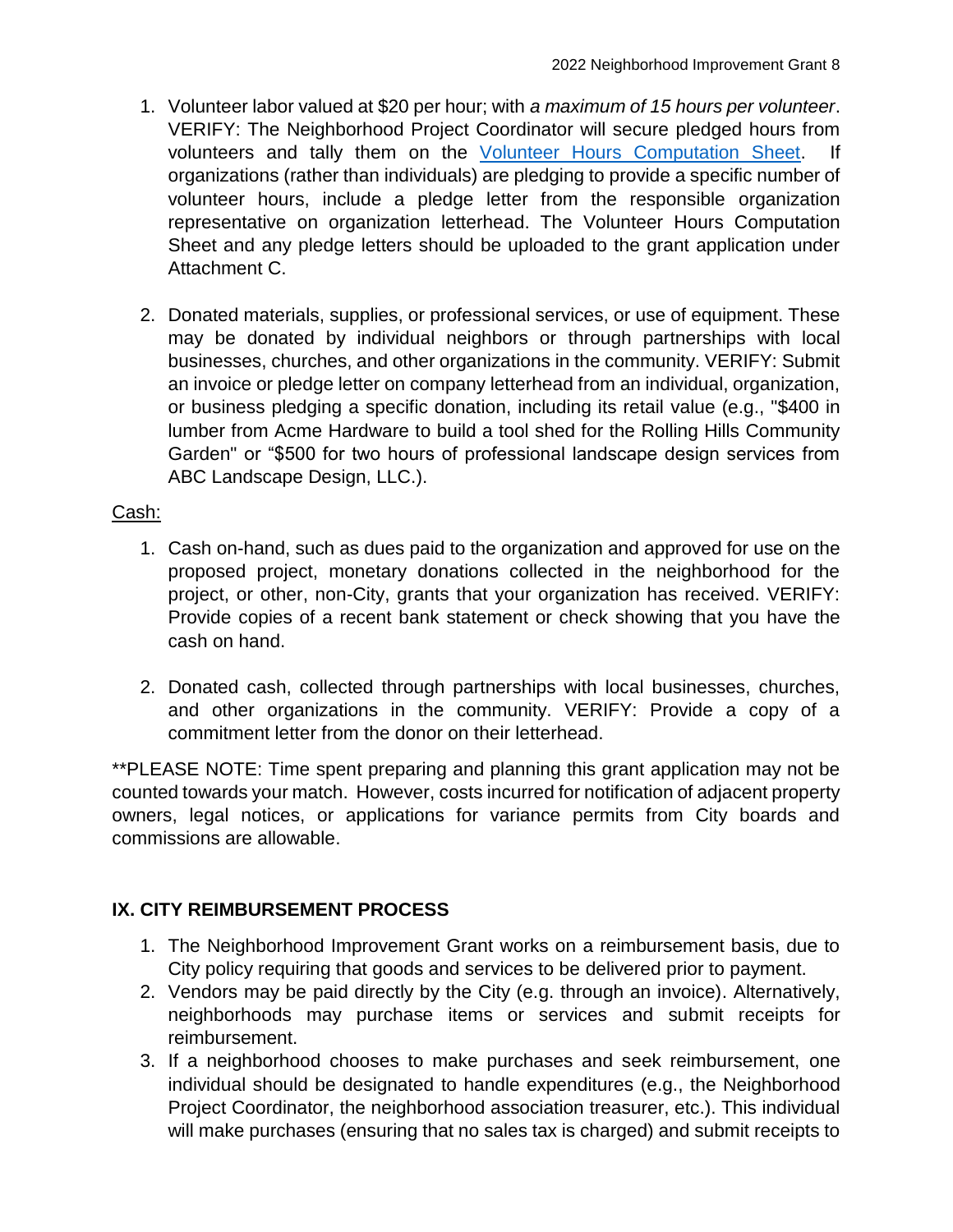HAND for reimbursement. If your neighborhood group has funds available, the organization may pay for goods and services rather than an individual doing so. In this case, HAND will reimburse the organization.

- 4. Any entity that will request reimbursement (individual, organization, or third party vendor) must complete and submit [vendor documents,](https://bloomington.in.gov/sites/default/files/2021-12/2022%20Vendor%20Forms%20-%20Fillable.pdf) as required by the City Controller's Office. This step must be completed prior to the execution of the funding agreement between HAND and your neighborhood group. Upon approval of your grant application, HAND staff will provide guidance.
- 5. If an individual or organization representative will be making grant-related purchases, they will be provided a grantee letter along with a copy of the City's tax exemption certificate. These should be used when making purchases, so as to avoid paying sales tax. As a tax exempt organization, the City will not reimburse you for any sales tax you may pay, so be sure to produce the certificate at checkout.
- 6. If you have receipts in need of reimbursement, please send them to Angela at HAND. These may be submitted electronically or in hardcopy form.
- 7. Once received, there is an approximately three week timeframe for reimbursements. All payments from the City are made by electronic funds transfer (EFT) to the bank account specified on the vendor documents.

# **X. PROJECT PROPOSAL**

In no more than 500 words, write a project narrative to include the following:

#### 1. Applicant organization.

Please describe your organization, including:

- approximate number of members,
- geographic boundaries,
- mission,
- membership policy, and
- accomplishments.

If any conflict of interest exists for a person(s) associated with your proposed project, please describe the situation with names of the parties involved.

#### 2. Project description.

What do you propose to do? Why do you want to undertake this project? What materials will be used? Please remember that materials must be chosen with sustainability in mind—choose recycled or sustainably-sourced materials when available; landscape with native plants.

#### 3. Project location.

Please describe, in detail, the physical location(s) of the proposed project. Why was this location chosen? Identify the property owner(s). Provide proof of the property owner's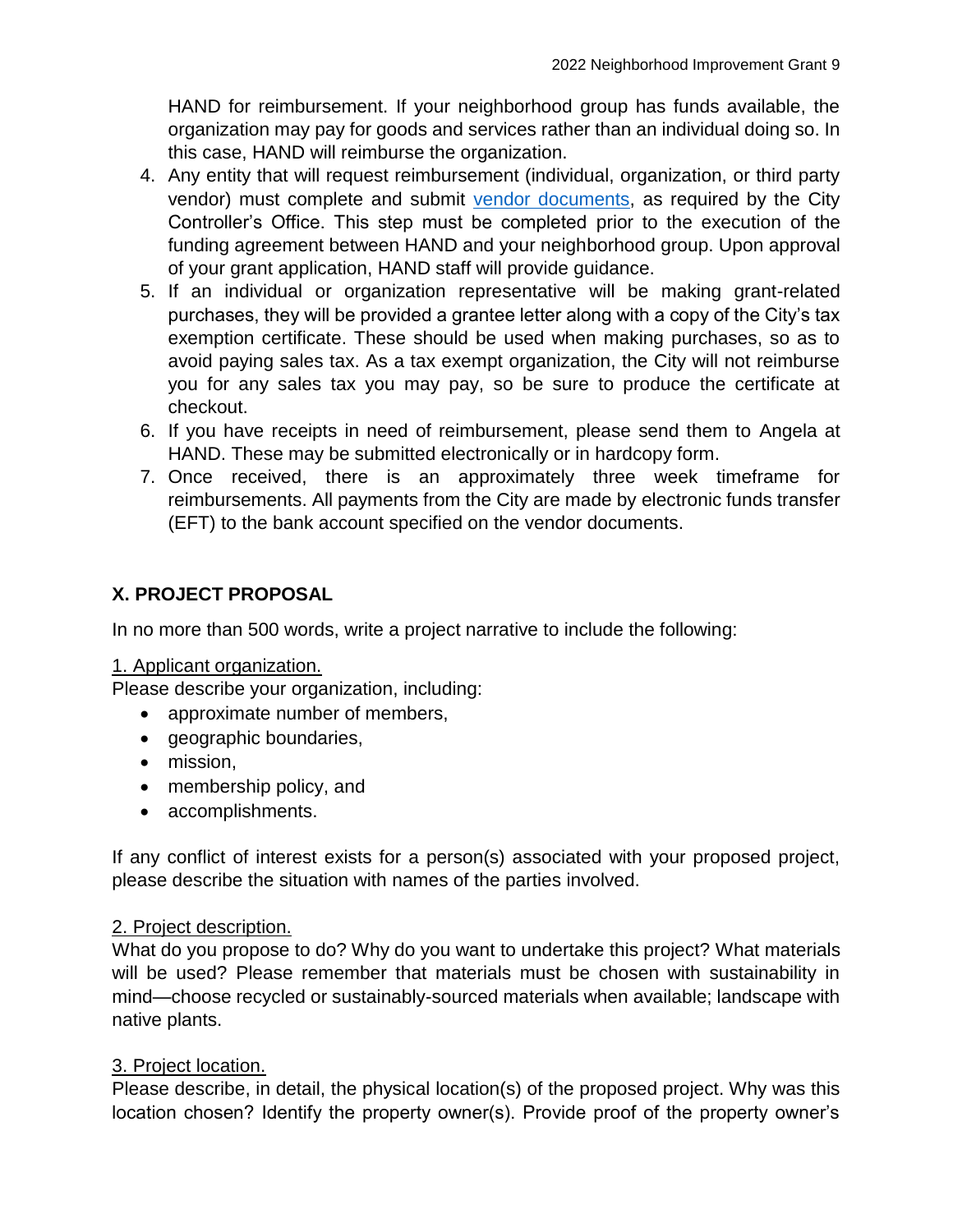permission to construct your proposed improvement. Upload pertinent documentation under Attachment B in the application.

#### 4. Neighborhood involvement.

Describe how members of the neighborhood were/will be involved in the planning and implementation of the project. Demonstrate participation by describing how neighborhood members were contacted, how many became involved, and what sectors of your community they represent. Collect volunteer commitments from each individual volunteer. Tally the number of volunteer hours you have secured on the Volunteer Hours Computation Sheet. For purposes of this application, you need only complete the "Name" and "Hours" fields on the form. Upload the completed form under Attachment C in the application.

#### 5. Community-wide benefit.

Explain how the project fulfills a neighborhood need and how it will benefit your residents, as well as other members of the public and/or area organizations, if applicable.

#### 6. Feasibility.

Demonstrate how you can successfully complete the proposed project in compliance with all City codes, and by the November 15, 2022 deadline. If permits or approvals from City departments, board, or commissions are necessary, please upload proof that these have been secured under Attachment B in the application.

If you were to receive partial funding, please describe what portion(s) of the project, if any, could be completed.

# 7. Longevity & maintenance.

Describe the projected longevity of the project. Please provide an ongoing maintenance plan for the life of your project. Remember that maintenance may NOT be included as part of your in-kind match.

#### 8. Partnerships & Collaborations.

Describe any partnerships or collaborations your neighborhood has forged with area businesses, schools, churches, or other organizations for the purpose of completing this project. What resources have partner organizations committed to the project? Upload supporting documentation under Attachment A in the application.

#### 9. Timeline.

Describe the timeline by which you will complete your proposed project. Work may not commence until a funding agreement is fully executed, which typically happens in late May. Final reports and all invoices/receipts must be submitted to HAND by November 15, 2022.

#### 10. Previous Funding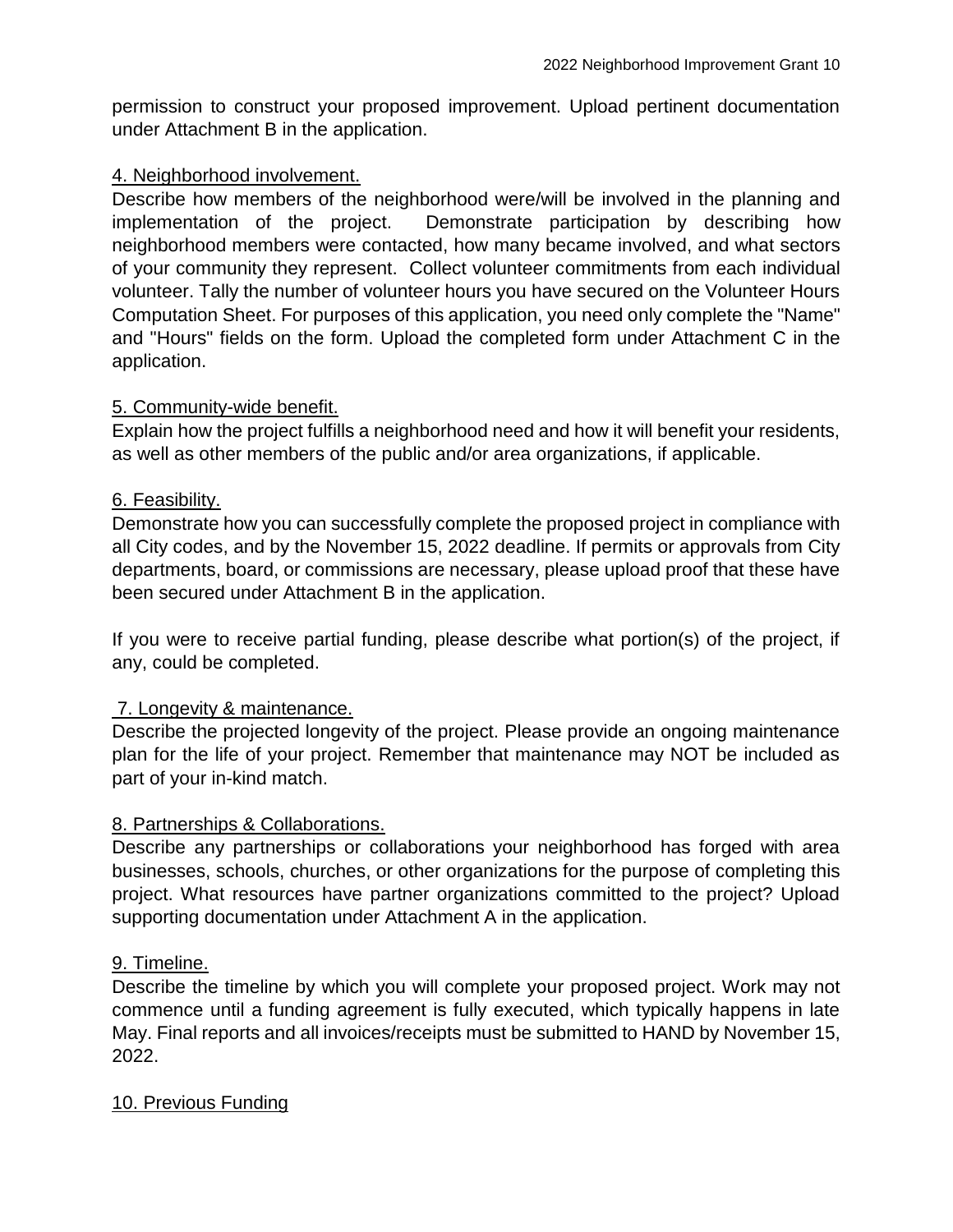Has your group received HAND grant funding in the past? If so, please upload a table or spreadsheet under Attachment B in the application, Include the following information:

- year received,
- grant program,
- project description,
- dollar amount received, and
- status of the project.

#### For example:

| Year<br><b>Received</b> | Grant<br>Program | <b>Project Description</b>     | Grant<br><b>Award</b> | <b>Project</b><br><b>Status</b> |
|-------------------------|------------------|--------------------------------|-----------------------|---------------------------------|
|                         | Neighborhood     | Neighborhood entrance          |                       |                                 |
| 2014                    | Improvement      | sign                           | \$4,800.00            | Complete                        |
| 2018                    | Cleanup          | Neighborhood cleanup           | n/a                   | Complete                        |
| 2021                    | <b>SSCIPS</b>    | <b>Invasive Plants Removal</b> | \$500.00              | Complete                        |

# **XI. APPLICATION--due by 4:00 p.m. on Monday, March 22, 2021**

Please complete all portions of the application. In order to submit the application you will need a Google account. This will allow you to upload files, receive a copy of your application, and edit your application after submission. Upon submission of the electronic form, you will receive an email containing a copy of your application. At the top of this email there will be an "edit submission" button. If you need to make changes, you may do so by following that link.

# **BEFORE YOU BEGIN to fill out the application form, please read the application in its entirety and have the following documents available to upload:**

- 1. Attachment A: Budget
	- a. A completed [Neighborhood Improvement Grant Budget Template](https://bloomington.in.gov/sites/default/files/2022-01/FINAL%20Neighborhood%20Improvement%20Grant%20Budget%20Template.xls)
	- b. A Budget Summary in narrative form.
	- c. Estimates from businesses who will provide necessary products or services.
	- d. Documentation to demonstrate your match requirement, such as:
		- i. letters from individuals or partnering organizations (on letterhead) pledging specific donations, and/or
		- ii. bank statements demonstrating cash on-hand.
- 2. Attachment B: Proposal
	- a. A Proposal Narrative in 500 words or less;
	- b. A letter of support from your neighborhood organization;
	- c. Permit or letter of approval from applicable City department, board, or commission;
	- d. Maps, site plans, and/or construction drawings, as appropriate.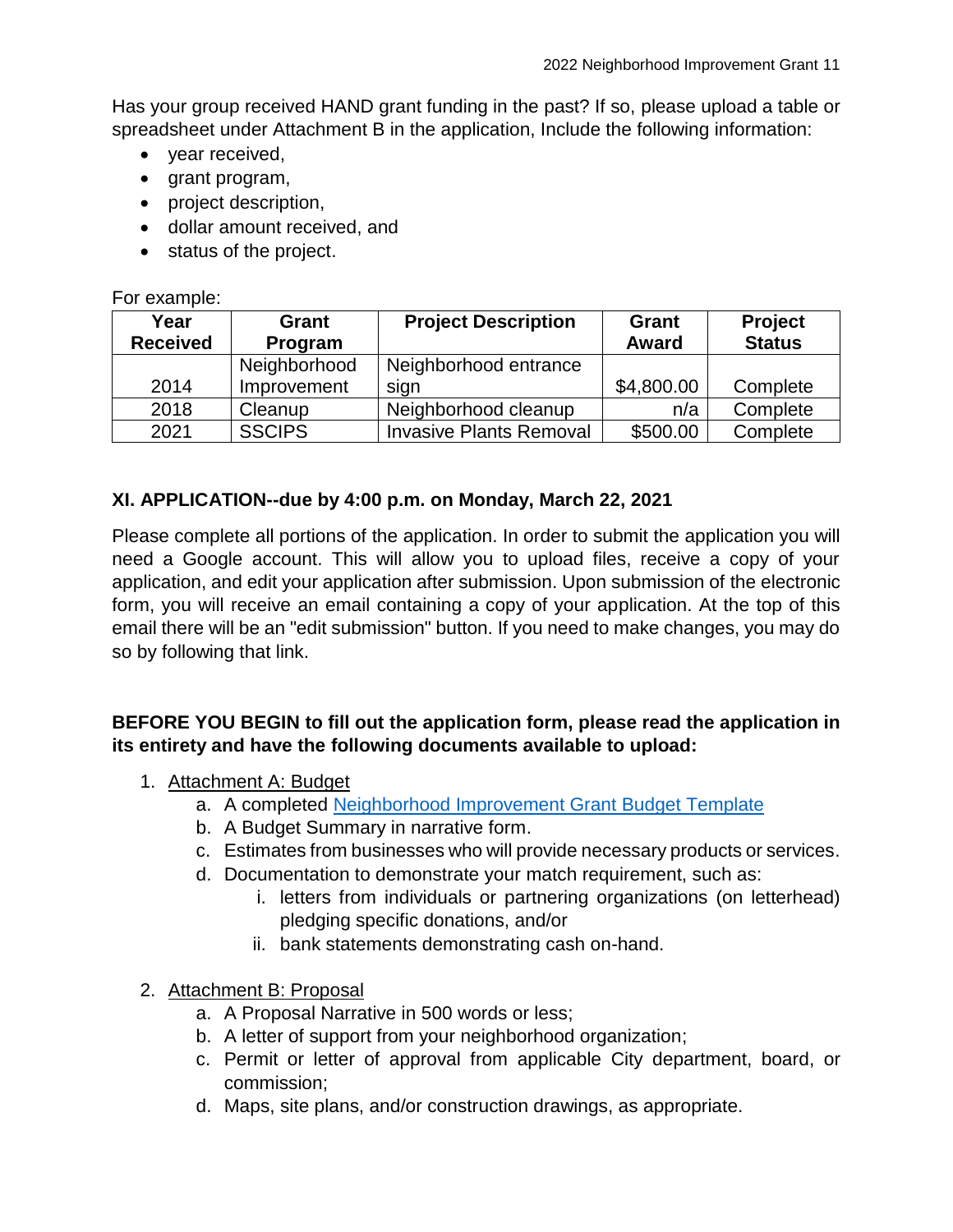- e. Letter from property owner granting permission to construct the proposed improvement.
- f. A list of previous HAND grants received.
- 3. Attachment C: Volunteer Hours Computation Sheet
	- a. A [Volunteer Hours Computation Sheet,](https://bloomington.in.gov/sites/default/files/2021-12/2022%20Volunteer%20Hours%20Computation%20Sheet%2C%20fillable_0.pdf) on which you have tallied pledged volunteer hours. For purposes of the application, you need only fill out the "Name" and "Hours" fields. If your organization is awarded a grant, you may add additional volunteers at that time.
- 4. Attachment D: Project Work Plan
	- a. Complete the **Project Work Plan**, laying out in chronological order:
		- i. the specific steps you will take to complete the project,
		- ii. who will be responsible for each step, and
		- iii. the estimated date of completion (month & year).
- 5. Attachment E: Notice of Presentation
	- a. Complete and upload the following:
		- i. A copy of the [Notice of Presentation](https://bloomington.in.gov/sites/default/files/2022-01/2022%20Notice%20of%20Presentation%2C%20fillable.pdf) that was mailed to adjacent property owners; and
		- ii. A completed [Affidavit of Notice to Adjacent Property Owners.](https://bloomington.in.gov/sites/default/files/2022-01/2022%20Affidavit%20of%20Notice%2C%20fillable.pdf)
- 6. Attachement F: Attestation of Neighborhood Inclusivity
	- a. Complete, sign, and upload the [Attestation of Neighborhood Inclusivity](https://bloomington.in.gov/sites/default/files/2022-01/Attestation%20of%20Neighborhood%20Inclusivity_0.pdf)

For application assistance, please contact Angela Van Rooy at 812-349-3505 or [angela.vanrooy@bloomington.in.gov.](mailto:angela.vanrooy@bloomington.in.gov)

# LINKS to FORMS, DOCUMENTS, and ADDITIONAL RESOURCES

[2022 Neighborhood Improvement Grant Application Form](https://forms.gle/zWtTCtF5QkTcdCZP9)

[Neighborhood Improvement Grant Budget Template](https://bloomington.in.gov/sites/default/files/2022-01/FINAL%20Neighborhood%20Improvement%20Grant%20Budget%20Template.xls)

[Volunteer Hours Computation Sheet](https://bloomington.in.gov/sites/default/files/2021-12/2022%20Volunteer%20Hours%20Computation%20Sheet%2C%20fillable_0.pdf)

[Project Work Plan](https://bloomington.in.gov/sites/default/files/2021-12/Project%20Work%20Plan%2C%20fillable.pdf)

Notice [of Presentation](https://bloomington.in.gov/sites/default/files/2022-01/2022%20Notice%20of%20Presentation%2C%20fillable.pdf)

[Affidavit of Notice to Adjacent Property Owners](https://bloomington.in.gov/sites/default/files/2022-01/2022%20Affidavit%20of%20Notice%2C%20fillable.pdf)

[Neighborhood Services 2022 calendar](https://bloomington.in.gov/sites/default/files/2021-12/2022%20Neighborhood%20Services%20Calendar_2.pdf)

[Vendor documents](https://bloomington.in.gov/sites/default/files/2021-12/2022%20Vendor%20Forms%20-%20Fillable.pdf)

[Waiver, Release, and Hold-Harmless Agreement](https://bloomington.in.gov/sites/default/files/2021-12/2022%20Volunteer%20Release%20and%20Hold%20Harmless%20Form%2C%20fillable_0.pdf)